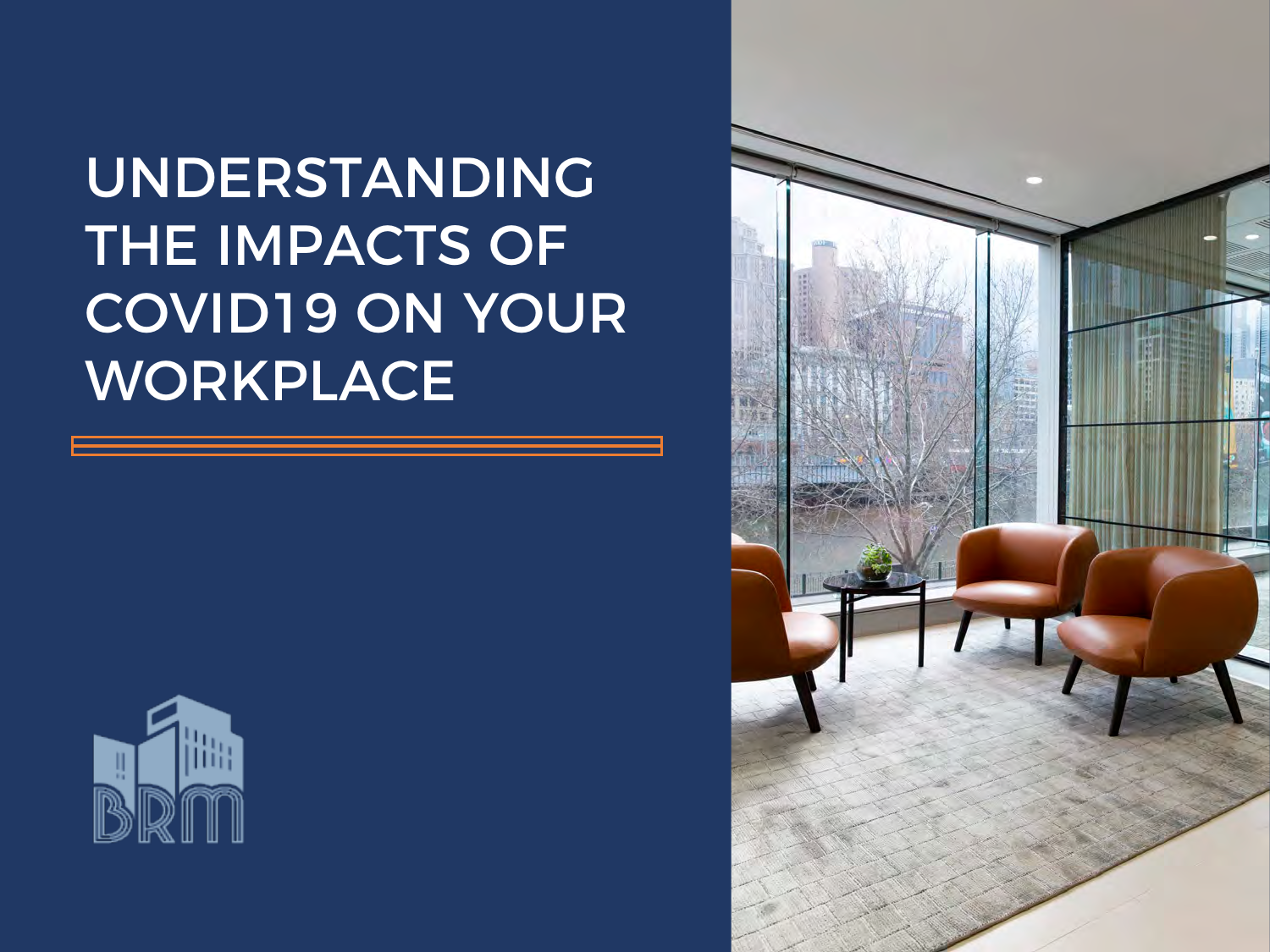## BRM'S BENCHMARKING PROCESS

At the start of 2021, BRM conducted interviews with the management of a range of Not For Profit organisations to gain greater insight into how they were conducting their return to the workplace.

From the discussions, we collated qualitative data that highlights a shift in workplace structures and the employee experience. We combined this data with current Government COVIDsafe guidelines to form a detailed report that covers the key aspects of the new workplace model.

> "The barrier has been broken. It's time to move on the change"

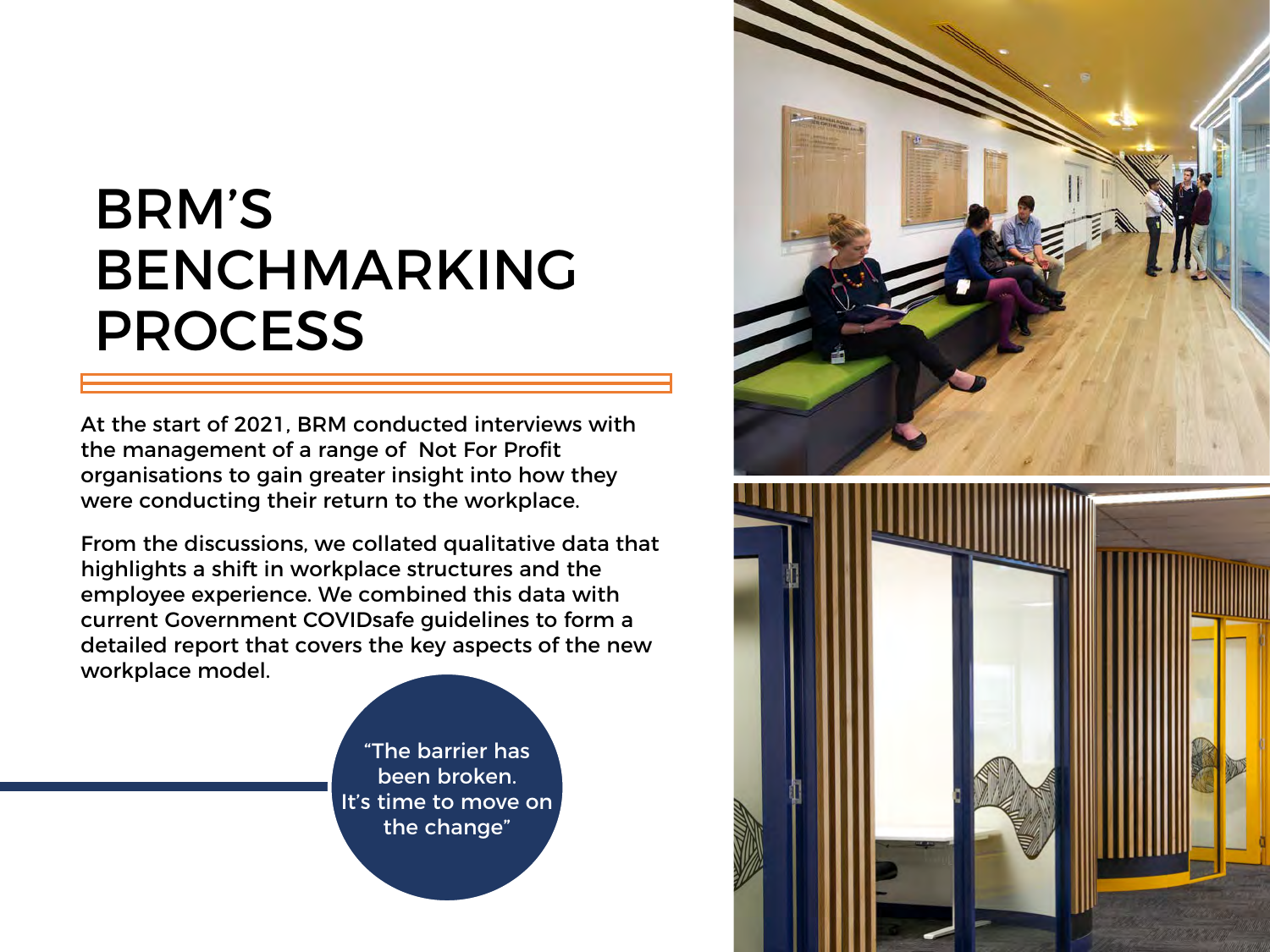# WORKING THROUGH **COVID**

### A TIMELINE

#### 25 JANUARY 2020

First official cases in Australia (four travelers from China)

#### 2 MARCH 2020

First 2 cases of community transmission in Australia are reported in NSW

#### 7 JULY 2020

Victorian government imposes a lockdown for Metropolitan Melbourne as cases grow

#### 19 OCTOBER 2020

Restrictions are significantly eased in Victoria as case numbers fall

#### 23 MARCH 2021

Workplaces are now permitted to return to 100% capacity

#### 31 DECEMBER 2020

First official case of Coronavirus reported in Wuhan

#### 30 JANUARY 2020

WHO declares an international public health emergency

#### MID MARCH 2020

Federal government implements restrictions to limit movement and social distancing is encouraged.. Some businesses (including BRM) volunteer to send workers home to work remotely.

#### 2 AUGUST 2020

Stage 4 restrictions are imposed across Victoria, closing schools and offices. Only essential workers are permitted to leave home for work. A permit system is created for these workers. Everyone else must work from home

#### 18 JANUARY 2021

Victoria begins a staged return to work with most workplaces returning to 50% capacity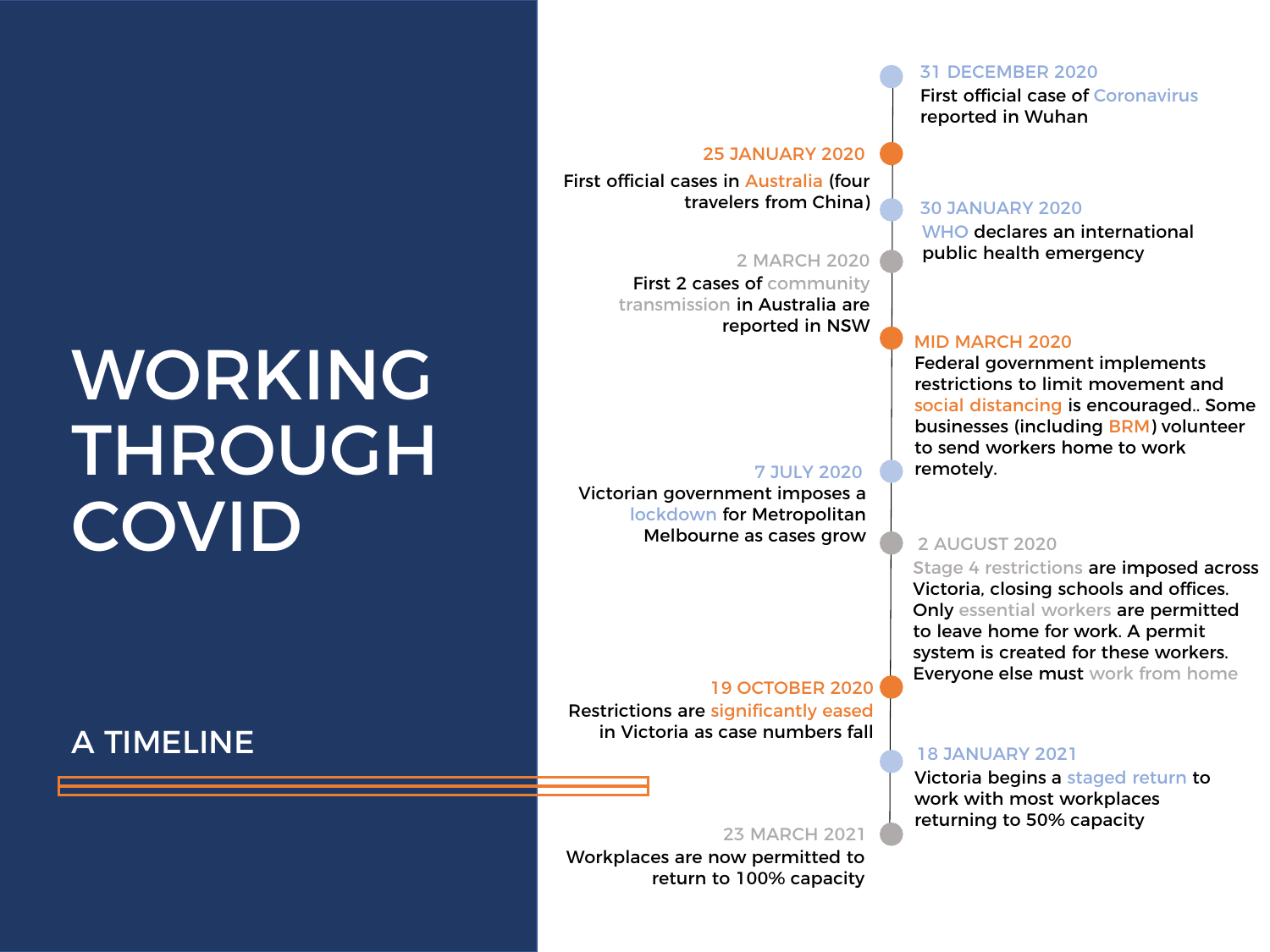## GOVERNMENT WORKPLACE GUIDELINES

On 26 February 2021, Victorian workplaces were moved to new "COVIDSafe settings" in accordance with changing restrictions and to protect the health and safety of workers returning to their office.

The report offers a detailed description of :

- COVIDsafe principles outlined by the Victorian Government for business
- Updated information regarding current office caps and density quotients
- Key aspects for implementing your COVIDsafe plan

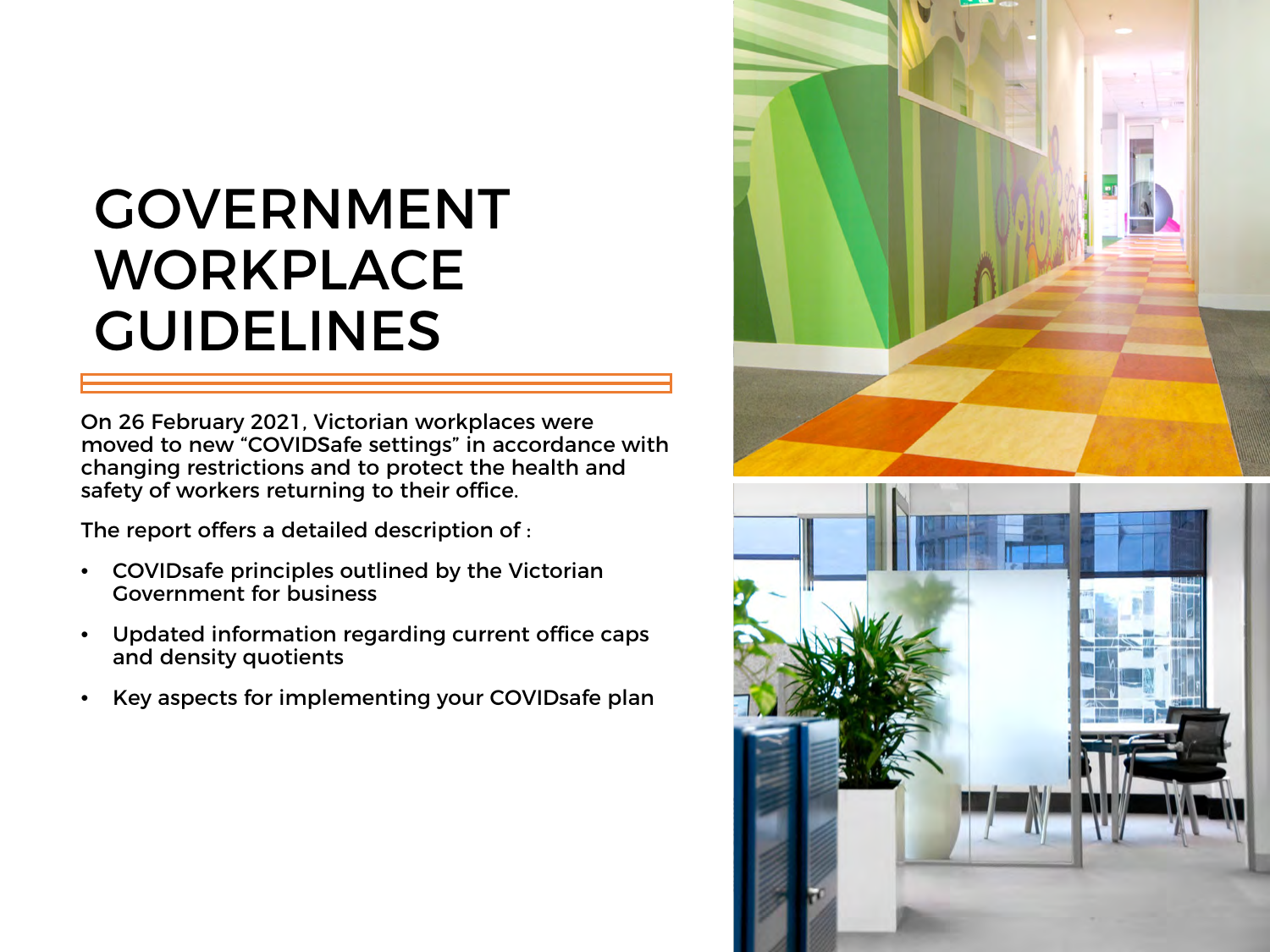## - WHAT WE COVERED -

The Interviewees represented a wide range of Not For Profit organisations in Victoria, from social services to education services and advocacy and policy.

Our discussions centred around a newly adapted workplace model and behaviours as we emerged from a series of lockdowns in 2020.

BRM's team of workplace consultants asked a variety of questions about management's approach to their organisation's model.

While each organisation's model looks different, our questions focused on the steps taken to implement changes and achieve their outcome:

- How has team culture been impacted with everyone working from home?
- How does your Information Communication Technology support your current and future workplace model?
- Will new arrangements be mandated?
- Does the design of the space reflect your current situation and future directions?
- How are you measuring the success of the new workplace model?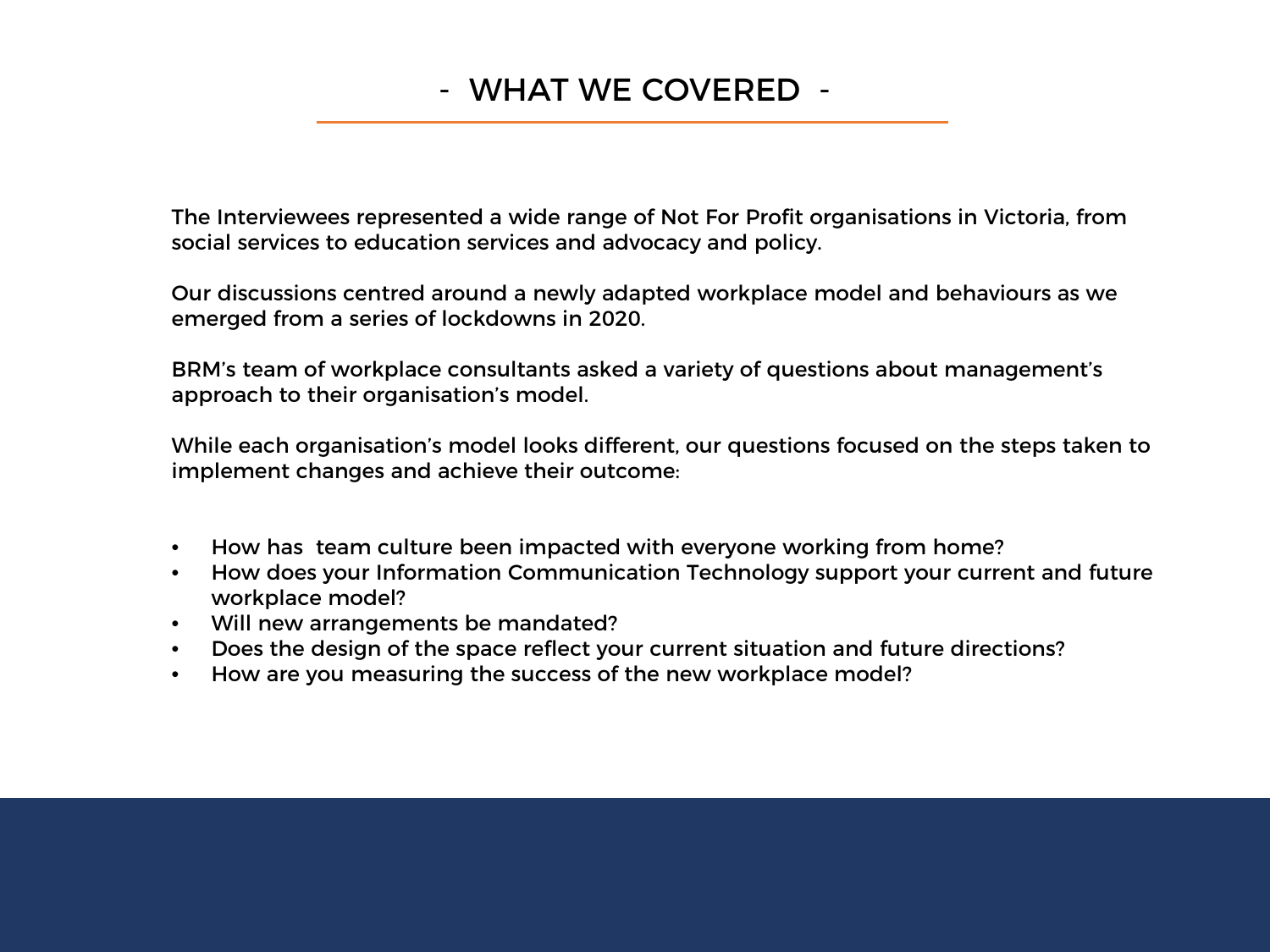## - THE NEW WAY TO WORK : A SUMMARY OF OUR FINDINGS -

Every organisation interviewed has implemented a new workplace model in the wake of COVID19. While the approach of each organisation differs, our findings uncover a general shift away from the traditional office format, to a model that combines both remote and in-person working.

The findings reveal the steps taken by management to introduce change, the response of staff and how they plan to measure its success. The report examines this experience through 3 key aspects of the new work model:

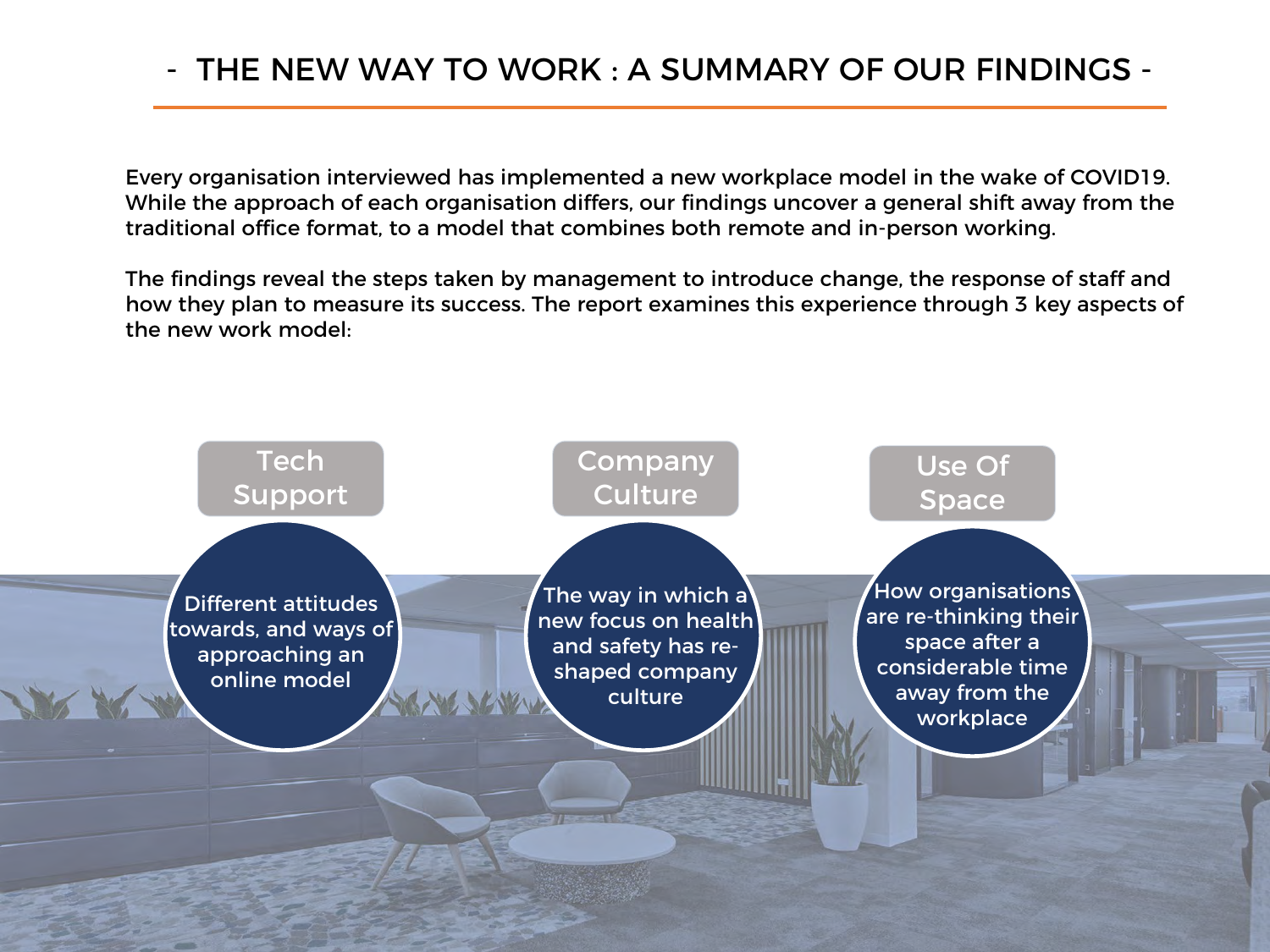# KEY QUESTIONS TO ASK NOW

#### How will you use your space moving forward?

- How are different teams and individuals using different spaces?
- How are you conducting meetings?
- Does each space have a purpose?
- How does your staff want to use the office, i.e., for collaboration, support, socialising, creativity

### What does your workplace model look like?

- Do you have an arrangement in place for remote/in person working?
- Is your technology supporting this arrangement?
- Does it reflect your company culture?
- Is it supported by your staff?

How will you measure success?

- To what extent do staff morale, wellbeing and productivity play a role?
- How do you rate your ability to change and adapt?